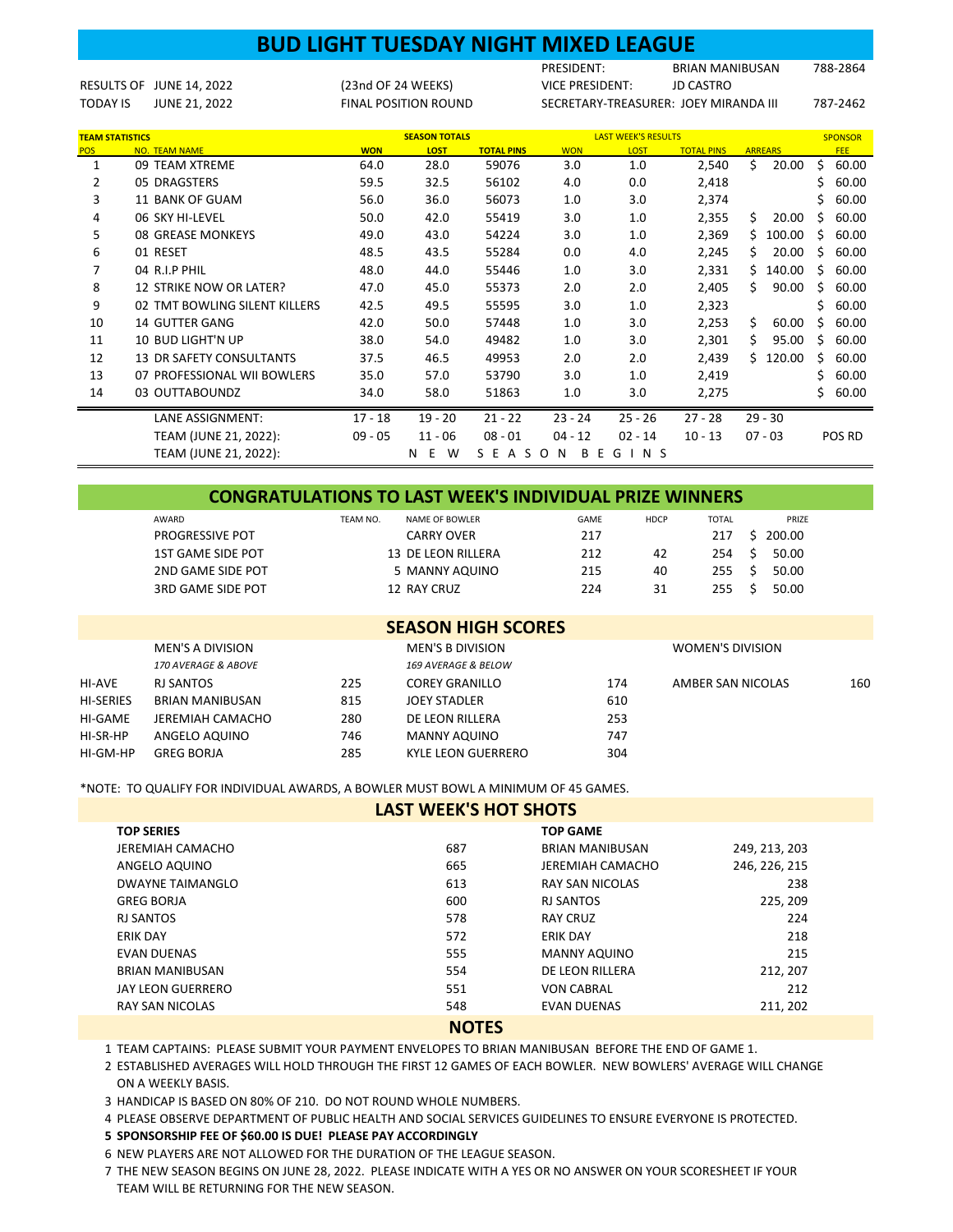| <b>DIV</b>     |        | ENT.                  | <b>NAME OF BOWLER</b>                         |              | <b>NG</b> | <b>AVE</b> | <b>HDP</b> | <b>TOTAL</b> |              | <b>LAST WEEK'S RESULTS</b> |                |               | <b>HIGH</b> | <b>HIGH</b>  | <b>HIGH</b>   | <b>HIGH</b> | <b>ARREARS</b> |
|----------------|--------|-----------------------|-----------------------------------------------|--------------|-----------|------------|------------|--------------|--------------|----------------------------|----------------|---------------|-------------|--------------|---------------|-------------|----------------|
|                |        | <b>AVE</b>            |                                               |              |           |            |            | <b>PINS</b>  | $\mathbf{1}$ | $\overline{2}$             | $\overline{3}$ | <b>SERIES</b> | <b>GAME</b> | <b>GM-HP</b> | <b>SERIES</b> | SR-HP       |                |
|                |        |                       |                                               |              |           |            |            |              |              |                            |                |               |             |              |               |             |                |
| 01 - RESET     |        |                       |                                               |              |           |            |            |              |              |                            |                |               |             |              |               |             |                |
| M A            |        |                       | 178 FRANK SAN AGUSTIN                         | Co           | 57        | 168        | 33         | 9588         | 197          | 125                        | 152            | 474           | 214         | 245          | 581           | 657         |                |
| W              |        |                       | 153 AMBER SAN NICOALS                         |              | 48        | 160        | 40         | 7705         | 124          | 134                        | 179            | 437           | 231         | 267          | 544           | 679         |                |
| M A            |        |                       | 202 RAY SAN NICOLAS                           |              | 45        | 195        | 12         | 8781         | 158          | 238                        | 143            | 539           | 256         | 268          | 692           | 728         |                |
| M              | B<br>B |                       | 168 RAY MANIBUSAN                             | C            | 24<br>48  | 162        | 38<br>43   | 3892         |              |                            |                | 0             | 202<br>207  | 242<br>247   | 545           | 665         |                |
| м              |        |                       | 156 ENRIQUE COCINO<br><b>157 ARLENE REYES</b> |              | 30        | 156<br>155 | 44         | 7533<br>4679 | 130          | 147                        | 146            | 423<br>0      |             |              | 536           | 662<br>688  |                |
| W              |        |                       |                                               |              |           |            |            |              |              |                            |                |               | 213         | 280          | 537           |             | \$<br>20.00    |
|                |        |                       | 02 - TMT BOWLING SILENT KILLERS               |              |           |            |            |              |              |                            |                |               |             |              |               |             |                |
| M <sub>B</sub> |        |                       | 104 JEREMY LEAL                               | C            | 45        | 103        | 85         | 4675         |              |                            |                | 0             | 176         | 260          | 389           | 641         |                |
| M <sub>B</sub> |        |                       | 140 ERIN FLANAGAN                             |              | 42        | 143        | 53         | 6035         |              |                            |                | 0             | 222         | 288          | 518           | 716         |                |
| M              | B      |                       | <b>154 JEFF WHITEHEAD</b>                     |              | 47        | 151        | 47         | 7139         | 144          | 181                        | 142            | 467           | 216         | 264          | 537           | 669         |                |
| M A            |        |                       | <b>184 RICKY DUENAS</b>                       |              | 63        | 192        | 14         | 12147        | 156          | 142                        | 186            | 484           | 256         | 272          | 680           | 731         |                |
| M A            |        |                       | 178 ERIK DAY                                  | Co           | 28        | 180        | 24         | 5040         | 218          | 154                        | 163            | 535           | 256         | 284          | 646           | 730         |                |
| м              | B      |                       | 149 CHRIS NEAL                                |              | 42        | 153        | 45         | 6462         | 143          | 178                        | 135            | 456           | 198         | 245          | 557           | 698         |                |
| M              |        |                       | <b>SCOTT HUXTABLE</b>                         |              | 6         | 134        | 60         | 808          |              |                            |                | 0             | 165         | 237          | 447           | 663         |                |
|                |        |                       |                                               |              |           |            |            |              |              |                            |                |               |             |              |               |             |                |
| 03             |        |                       | - OUTTABOUNDS                                 |              |           |            |            |              |              |                            |                |               |             |              |               |             |                |
| M              |        |                       | LYNNWOOD BAKER                                |              | 15        | 148        | 49         | 2232         |              |                            |                | 0             | 196         | 248          | 500           | 656         |                |
| M              |        |                       | <b>LESLIE MORENO JR</b>                       |              | 18        | 140        | 56         | 2531         | 180          | 120                        | 145            | 445           | 180         | 238          | 456           | 638         |                |
| M              | B      |                       | 156 DARYL POE                                 |              | 41        | 147        | 50         | 6060         |              |                            |                | 0             | 220         | 270          | 556           | 706         |                |
| M              | B      |                       | <b>154 STEVEN STENSON</b>                     | C            | 66        | 154        | 44         | 10175        | 93           | 134                        | 121            | 348           | 234         | 280          | 544           | 682         |                |
| M              |        |                       | <b>MARCUS AGUON</b>                           |              | 11        | 122        | 70         | 1352         |              |                            |                | 0             | 166         | 239          | 409           | 623         |                |
| M              | B      |                       | 132 PANA VONGIALORN                           | Co           | 56        | 131        | 63         | 7380         | 136          | 148                        | 137            | 421           | 184         | 256          | 471           | 660         |                |
| M <sub>B</sub> |        |                       | 132 BILL MAYFIELD                             |              | 45        | 129        | 64         | 5825         | 120          | 130                        | 130            | 380           | 180         | 244          | 440           | 638         |                |
|                |        | 04 - R.I.P. PHIL      |                                               |              |           |            |            |              |              |                            |                |               |             |              |               |             |                |
| M <sub>B</sub> |        |                       | <b>157 ELIJAH DUENAS</b>                      |              | 57        | 156        | 43         | 8904         |              |                            |                | 0             | 212         | 252          | 592           | 724         | \$20.00        |
| M              |        |                       | <b>GIOVANNIE CABRERA</b>                      |              | 18        | 164        | 36         | 2953         |              |                            |                | 0             | 234         | 265          | 598           | 724         |                |
| M              | B      |                       | 133 BOOM GOZUM                                | С            | 63        | 156        | 43         | 9841         | 131          | 202                        | 160            | 493           | 224         | 285          | 566           | 702         | \$<br>80.00    |
| M              | B      |                       | <b>160 COREY GRANILLO</b>                     | Co           | 60        | 174        | 28         | 10461        |              |                            |                | 0             | 244         | 273          | 576           | 685         | \$<br>20.00    |
| M <sub>B</sub> |        |                       | 160 PHIL LOPEZ                                |              | 39        | 163        | 37         | 6393         | 168          | 146                        | 141            | 455           | 236         | 272          | 584           |             | 692 \$ 20.00   |
|                |        |                       |                                               |              |           |            |            |              |              |                            |                |               |             |              |               |             |                |
|                |        | <b>05 - DRAGSTERS</b> |                                               |              |           |            |            |              |              |                            |                |               |             |              |               |             |                |
| M <sub>B</sub> |        |                       | 144 DERRICK TAIMANGLO                         |              | 63        | 159        | 40         | 10028        | 154          | 141                        | 166            | 461           | 225         | 270          | 566           | 690         |                |
| M <sub>B</sub> |        |                       | 130 EDDIE PEREZ                               | Co           | 66        | 146        | 51         | 9691         | 136          | 165                        | 139            | 440           | 212         | 264          | 496           | 671         |                |
| M B            |        |                       | 154 MANNY AQUINO                              |              | 69        | 161        | 39         | 11110        | 199          | 215                        | 134            | 548           | 231         | 273          | 583           | 747         |                |
| M A            |        |                       | 169 ARLAN AQUINO                              | С            | 69        | 172        | 30         | 11922        | 159          | 162                        | 168            | 489           | 235         | 264          | 586           | 682         |                |
|                |        |                       |                                               |              |           |            |            |              |              |                            |                |               |             |              |               |             |                |
|                |        | 06 - SKY HI-LEVEL     |                                               |              |           |            |            |              |              |                            |                |               |             |              |               |             |                |
| M B            |        |                       | 165 JOSE NATIVIDAD                            | $\mathsf{C}$ | 45        | 164        | 36         | 7384         | 186          | 190                        | 169            | 545           | 214         | 250          | 567           | 699         |                |
| M B            |        |                       | 168 MIKE WONG                                 | Co           | 33        | 163        | 37         | 5390         | 158          | 165                        | 203            | 526           | 214         | 247          | 544           | 643         |                |
| $M$ B          |        |                       | 166 MIKE BROWN                                |              | 51        | 165        | 36         | 8435         |              |                            |                | 0             | 224         | 261          | 543           |             | 663 \$ 20.00   |
| $M$ B          |        |                       | 166 BJAY LEONG                                |              | 27        | 159        | 40         | 4319         |              |                            |                | 0             | 219         | 255          | 550           | 658         |                |
| $M$ B          |        |                       | 151 MOISES PEREZ                              |              | 24        | 165        | 36         | 3983         |              |                            |                | 0             | 202         | 249          | 567           | 708         |                |
| M A            |        |                       | 203 DARRELL SCOTT                             |              | 66        | 182        | 22         | 12055        | 165          | 123                        | 192            | 480           | 228         | 246          | 626           | 659         |                |
| M A            |        |                       | 175 JOHN MERCADO                              |              | 24        | 175        | 28         | 4217         | 144          | 150                        | 147            | 441           | 248         | 276          | 619           | 703         |                |
|                |        |                       | 07 - PROFESSIONAL WII BOWLERS                 |              |           |            |            |              |              |                            |                |               |             |              |               |             |                |
| $M$ B          |        |                       | 142 BRANDON LUJAN                             | $\mathsf{C}$ | 51        | 141        | 55         | 7205         | 134          | 160                        | 140            | 434           | 190         | 244          | 476           | 635         |                |
| M B            |        |                       | 165 AARON PEREZ                               | Co           | 66        | 166        | 35         | 11014        | 169          | 188                        | 163            | 520           | 228         | 260          | 600           | 690         |                |
| $M$ B          |        |                       | 131 JOHN CARLO JIMENEZ                        |              | 17        | 118        | 73         | 2016         |              |                            |                | 0             | 158         | 221          | 378           | 600         |                |
| $M$ B          |        |                       | 129 SEAN SANTOS                               |              | 54        | 140        | 56         | 7560         |              |                            |                | 0             | 202         | 266          | 522           | 699         |                |
| $M$ B          |        |                       | 108 JASON JAVELOSA                            |              | 33        | 105        | 84         | 3470         | 89           | 165                        | 120            | 374           | 169         | 255          | 374           | 632         |                |
| M B            |        |                       | 136 KYLE LEON GUERRERO                        |              | 48        | 143        | 53         | 6890         | 165          | 134                        | 111            | 410           | 248         | 304          | 571           | 739         |                |

**INDIVIDUAL STATISTICS**